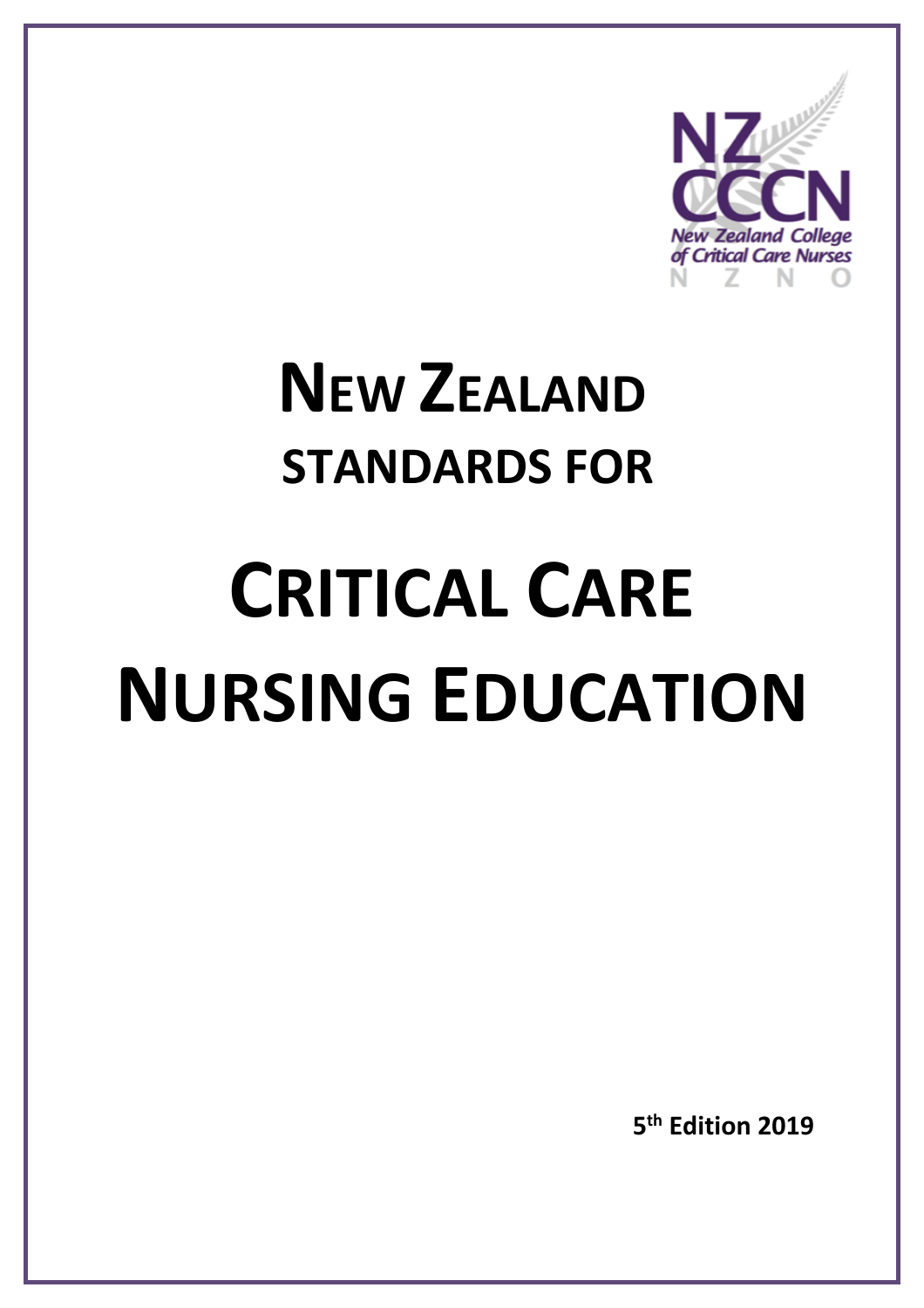#### **Introduction**

The New Zealand College of Critical Care Nurses (NZCCCN) believes an educated critical care nursing workforce is central to the provision of quality care for patients and their whanau. Patients have the right to receive care from appropriately qualified critical care nurses that meets the diverse and changing healthcare needs of the people of Aotearoa New Zealand. The Critical Care Nursing Education Standards provide the building blocks for the education and training of critical care nurses. A critical care orientation programme develops nurses from competent to advanced beginner, whilst on-going education and clinical experience develops nurses to competent level on the Professional Development and Recognition Programme (PDRP). The Critical Care Nursing Standards are aimed at developing nurses from competent to proficient level of on the PDRP (Benner, 1984). Inherent in these standards is the recognition that specialist and advanced nursing knowledge and skills are required to care for the critically unwell, yet these are not developed in undergraduate nursing education programmes.

The Critical Care Nursing Education Standards provide the framework for education providers to develop and deliver post-registration critical care nursing programmes. These standards are a minimum requirement for any critical care nursing programme. However, within the standards, there is scope for education providers to tailor programmes to reflect the needs of their local critical care population.

These standards endorse, and should be used in conjunction with:

- **The NZCCCN Position Statement on Critical Care Nurse Education (2017)**
- The New Zealand Standards for Critical Care Nursing Practice (2014)
- The New Zealand Standards for Critical Care Nurse Staffing (2015)
- **The NZCCCN Position Statement on the Definition of Critical Care Nursing (2009)**

These standards replace:

**The New Zealand Standards for Critical Care Nurse Education (2010)** 

Updating these standards is part of a three-phase project that the NZCCCN committee has undertaken. The first phase involved updating our current position statement on critical care nurse education. These standards represent the second phase of this project. In the third phase, we will look to aligning our current expectations for critical care education with the specific skills and knowledge expected of qualified critical care nurses. We anticipate this involving the development of a standardised knowledge and skills framework expanding on the topics described in Standard 2.3.

As a college, we are passionate about providing quality critical care to the people of Aotearoa New Zealand. Integral in this endeavour is the provision of quality post-registration critical care nurse education programmes, which embody the principles of cultural safety and Te Tiriti O Waitangi. It is hoped that the NZCCCN Critical Care Nursing Education Standards will facilitate the ongoing development of excellence in critical care nursing here in Aotearoa New Zealand.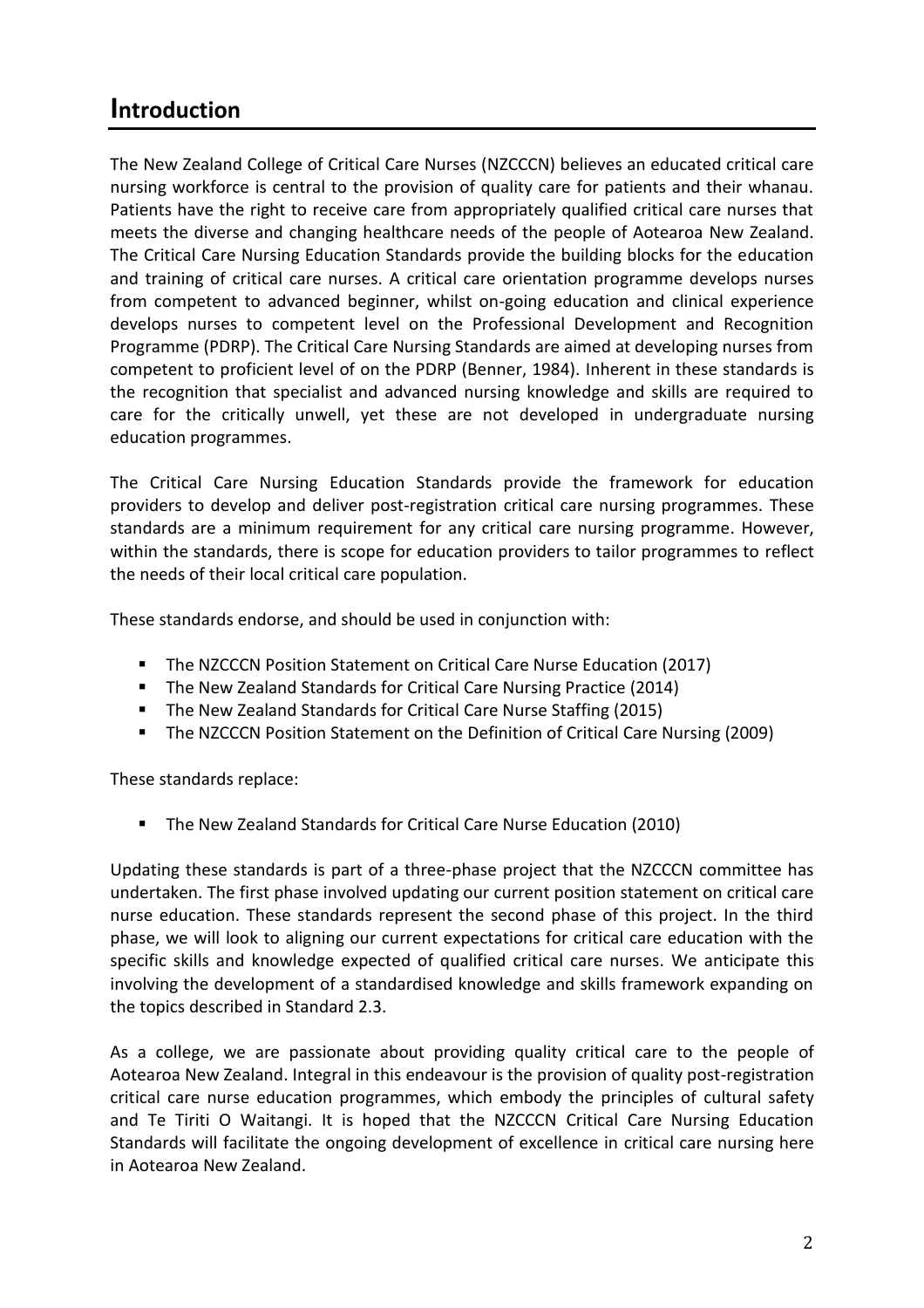The NZCCCN August 2017

We acknowledge the use of The Critical Care Networks National Nurse Leads National Standards for Adult Critical Care Nurse Education (2016) from the United Kingdom in this update of the NZCCCN Standards for Critical Care Nursing Education.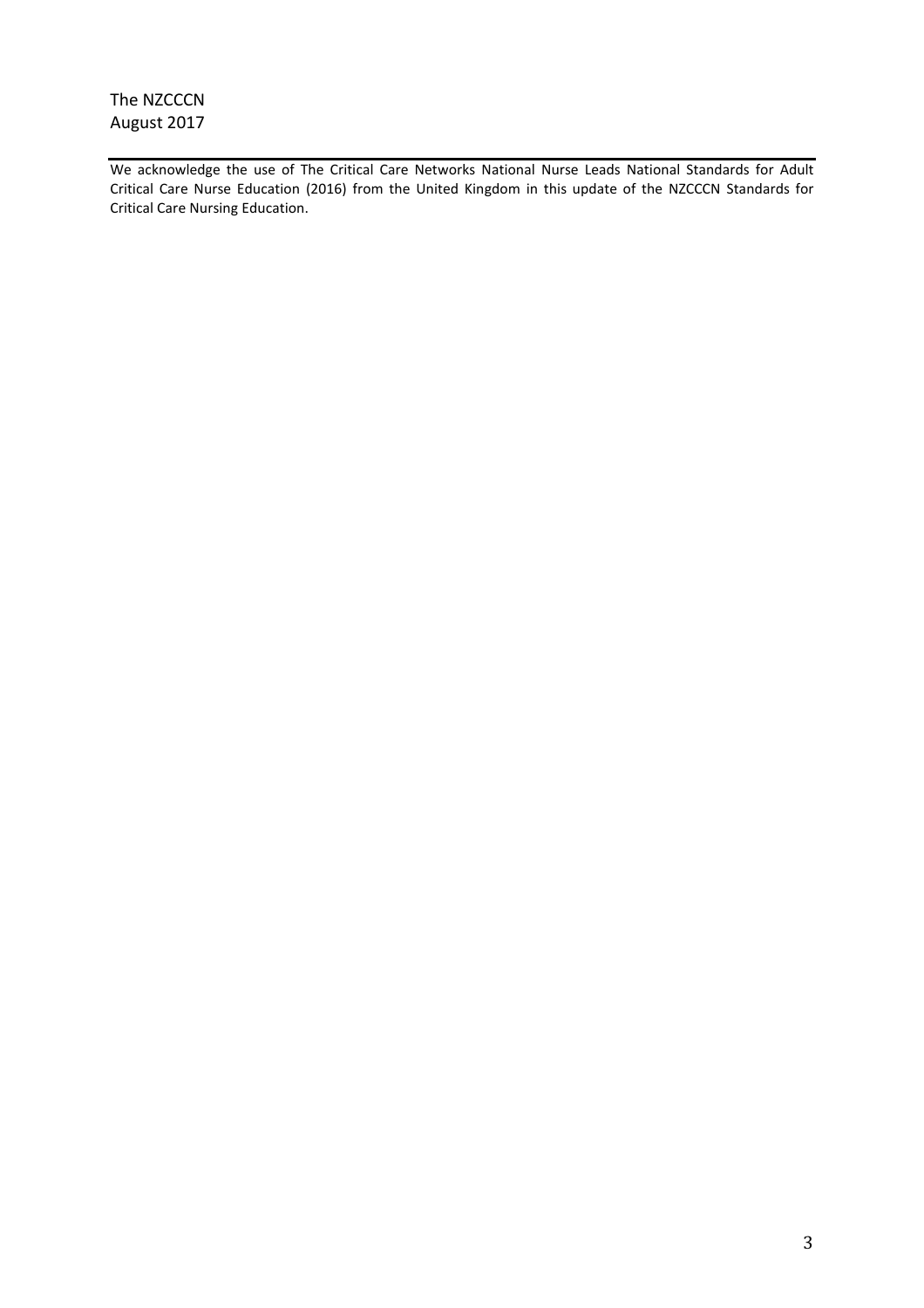#### **1. The Education Programme**

| ш<br>$\overline{5}$<br>STANDARD | The educational programme must equip critical care nurses with the knowledge and<br>skills to safely and effectively care for critically ill patients in Aotearoa New Zealand.<br>This standard is being met when: |                                                                                                                                        |  |
|---------------------------------|--------------------------------------------------------------------------------------------------------------------------------------------------------------------------------------------------------------------|----------------------------------------------------------------------------------------------------------------------------------------|--|
|                                 | 1.1                                                                                                                                                                                                                | Post registration critical care courses are accessible to registered nurses working in<br>the critical care environment                |  |
|                                 | 1.2                                                                                                                                                                                                                | The education programme adheres to the standards outlined in this document                                                             |  |
|                                 | 1.3                                                                                                                                                                                                                | The education programme adapts and remains responsive to the evolving nature of<br>healthcare                                          |  |
|                                 | 1.4                                                                                                                                                                                                                | The education programme is underpinned by the principles in Te Tiriti O Waitangi,<br>and recognises and responds to Māori health needs |  |

#### **2. The Curriculum**

**The curriculum is developed collaboratively and directed towards providing the theoretical, clinical, and professional preparation necessary to develop high calibre critical care nurses.**

*This standard is being met when the curriculum:*

|                 | ring standard is being met wilen the carnealam. |                                                                                                                                                                                                                                                                                                                                                                                                                                                                                                                                                                                                                                                                                                                                                                     |  |
|-----------------|-------------------------------------------------|---------------------------------------------------------------------------------------------------------------------------------------------------------------------------------------------------------------------------------------------------------------------------------------------------------------------------------------------------------------------------------------------------------------------------------------------------------------------------------------------------------------------------------------------------------------------------------------------------------------------------------------------------------------------------------------------------------------------------------------------------------------------|--|
| TWO<br>STANDARD | 2.1                                             | Is developed by a or in consultation with a level 3 critical care unit                                                                                                                                                                                                                                                                                                                                                                                                                                                                                                                                                                                                                                                                                              |  |
|                 | 2.2                                             | Includes defined aims, objectives, and teaching methods, and content assessment<br>criteria for the programme                                                                                                                                                                                                                                                                                                                                                                                                                                                                                                                                                                                                                                                       |  |
|                 | 2.3                                             | Includes, but is not limited to the following:<br>Knowledge of relevant anatomy, physiology and pathophysiology<br>The ability to manage the critically ill patient along a variety of patient<br>٠<br>pathways<br>Competence to assess, plan, implement and evaluate care for critically<br>unwell patients<br>Psychosocial care of the patient and their family<br>Knowledge relating to pharmacology and pharmacokinetics<br>п<br>Knowledge of treatment modalities, investigations, interpretation, and<br>٠<br>application of results<br>Safe and effective use of critical care equipment<br>٠<br>The ability to demonstrate leadership, management and team skills<br>п<br>The ability to plan and contribute to rehabilitation alongside the wider MDT<br>п |  |
|                 | 2.4                                             | Provides both theoretical and practical content to provide the nurse with<br>knowledge to assess, plan, manage, document, and critically analyse the care of the<br>critically ill patient and their family                                                                                                                                                                                                                                                                                                                                                                                                                                                                                                                                                         |  |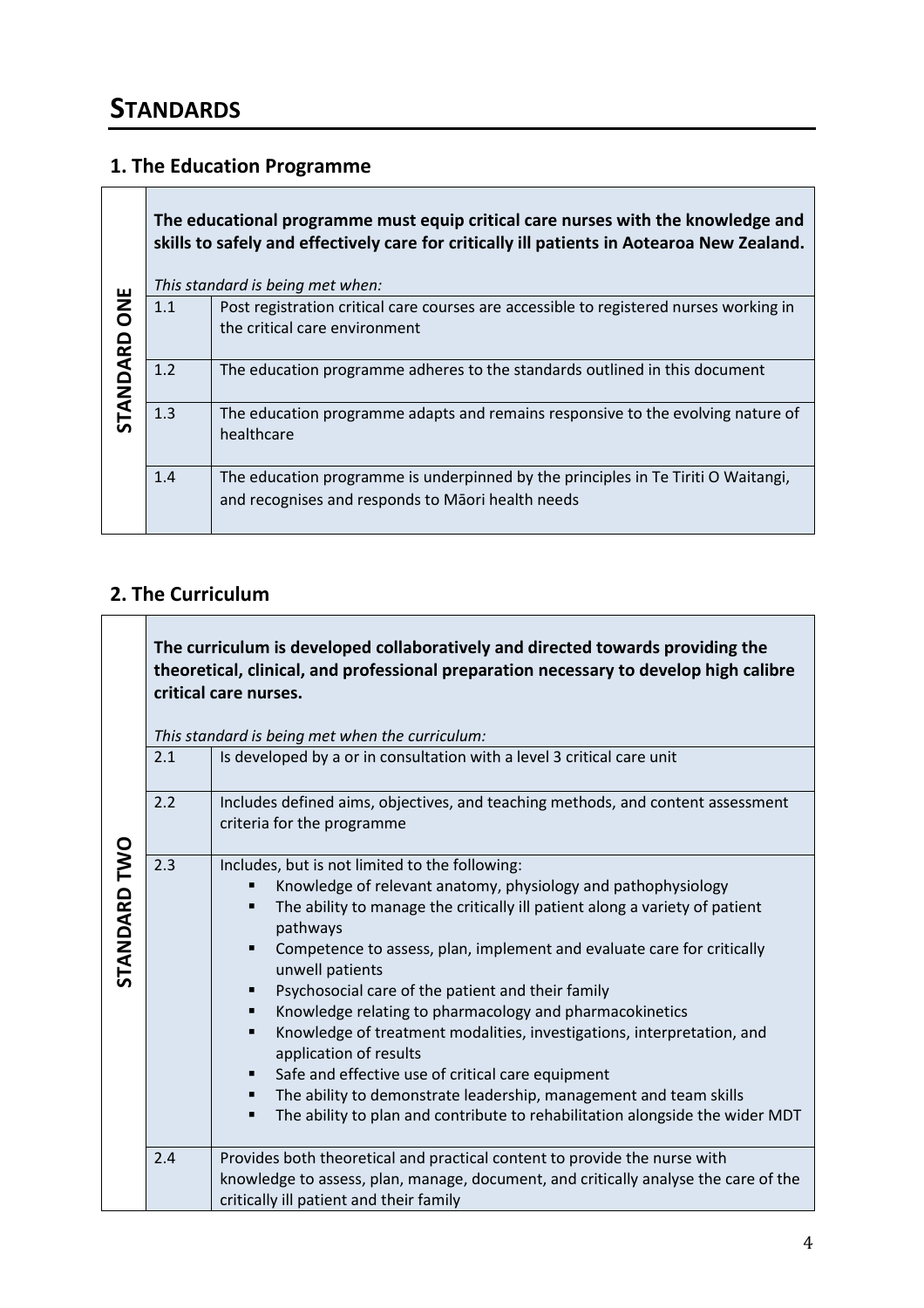| 2.5 | Practical content is designed to complement and reinforce the programme's<br>theoretical knowledge component                                                                      |
|-----|-----------------------------------------------------------------------------------------------------------------------------------------------------------------------------------|
| 2.6 | Enables the participant to demonstrate knowledge in relation to Te Tiriti O<br>Waitangi, and the impact of services on the delivery of nursing care for Māori and<br>Māori health |
| 2.7 | Is based on current best evidence and practice guidelines                                                                                                                         |
| 2.8 | Is reviewed annually to ensure congruity with the programme content, and ongoing<br>responsiveness to changes in healthcare                                                       |

### **3. Student Responsibilities**

|                          | Student responsibilities in critical care nursing education programmes are explicit,<br>fair and equitable. |                                                                                                                                                                        |
|--------------------------|-------------------------------------------------------------------------------------------------------------|------------------------------------------------------------------------------------------------------------------------------------------------------------------------|
|                          |                                                                                                             | This standard is being met when the student:                                                                                                                           |
| <b>THREE</b><br>STANDARD | 3.1                                                                                                         | Has current registration with the Nursing Council of New Zealand                                                                                                       |
|                          | 3.2                                                                                                         | Is a Registered Nurse working in an area providing critical care                                                                                                       |
|                          | 3.3                                                                                                         | Has completed a unit specific critical care orientation programme                                                                                                      |
|                          | 3.4                                                                                                         | Is deemed to have adequate prior knowledge and experience and therefore<br>receives the support of their manager                                                       |
|                          | 3.5                                                                                                         | Completes a minimum of 600 hours working in the critical care area for the duration<br>of the programme to ensure the integration of theoretical and clinical learning |
|                          | 3.6                                                                                                         | Ensures they comply with the education provider attendance requirements                                                                                                |

#### **4. Education Provider Responsibilities**

T

| $\leq$<br>DO<br>ဥ<br><b>NONA</b> | Education providers must ensure the quality and credibility of the critical care<br>education they provide.<br>This standard is being met when education providers: |                                                                                                                      |
|----------------------------------|---------------------------------------------------------------------------------------------------------------------------------------------------------------------|----------------------------------------------------------------------------------------------------------------------|
|                                  | 4.1                                                                                                                                                                 | Ensure programme co-ordinators are qualified critical care nurses with proven skill<br>in teaching nursing education |
|                                  | 4.2                                                                                                                                                                 | Ensure programme co-ordinators are proficient in theory, research and evidence<br>based practice                     |
|                                  | 4.3                                                                                                                                                                 | Ensure programme co-ordinators are clinically credible with relevant practical                                       |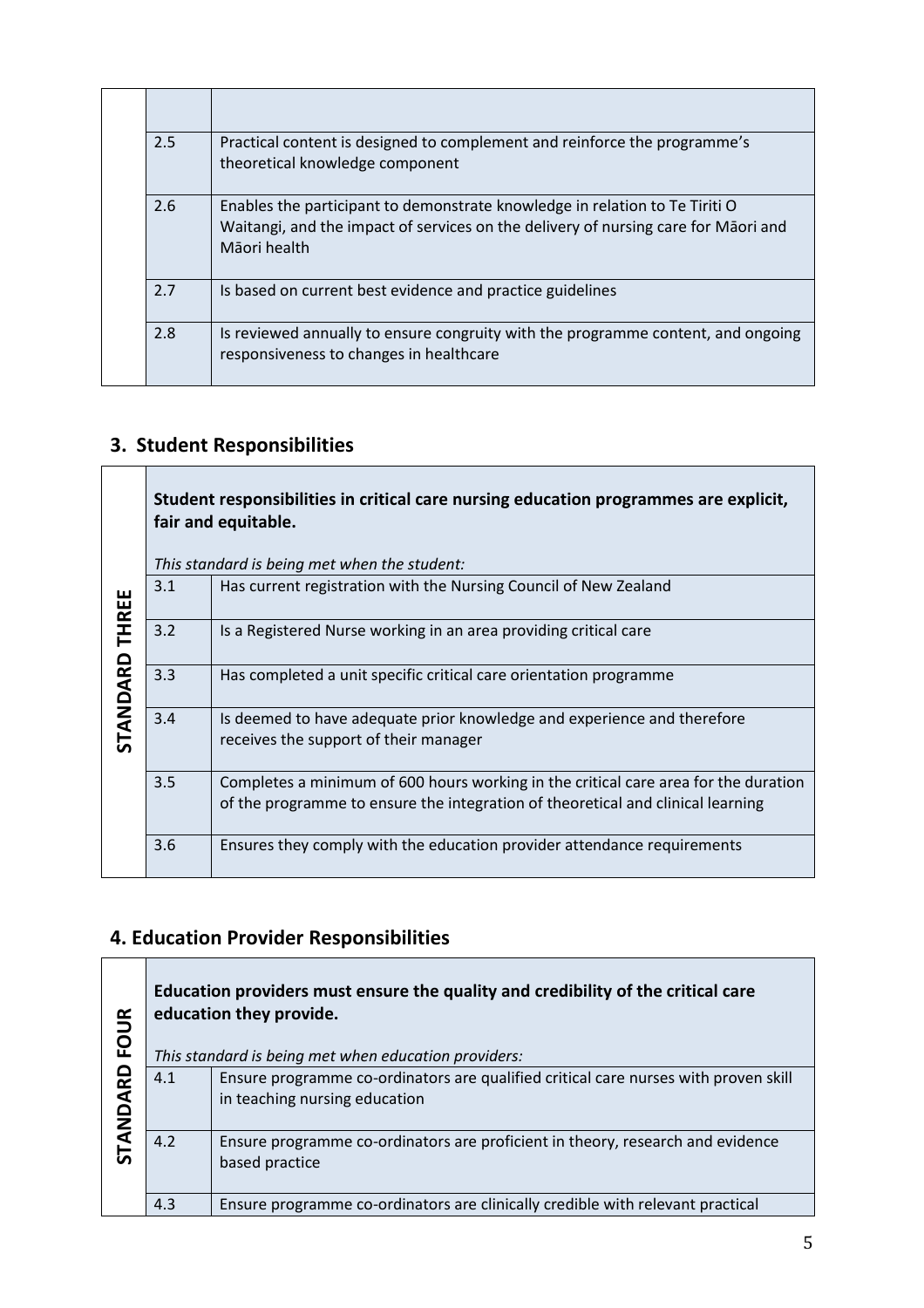|  |     | expertise                                                                                                                                                                               |
|--|-----|-----------------------------------------------------------------------------------------------------------------------------------------------------------------------------------------|
|  | 4.4 | Support clinical placement to facilitate learner development and achievement of<br>learning outcomes                                                                                    |
|  | 4.5 | Support preceptors and/or assessors to facilitate learner development and<br>achievement of learning outcomes                                                                           |
|  | 4.6 | Ensure preceptors and/or assessors are appropriately qualified critical care nurses                                                                                                     |
|  | 4.7 | Establish strategies to reduce the financial burden faced by nurses undertaking<br>critical care education                                                                              |
|  | 4.8 | Ensure adequate access to resources including:<br>Formal learning time<br>Educators with current specialist knowledge in critical care<br>٠<br>Library services<br>٠                    |
|  | 4.9 | Ensure education programmes are provided in partnership with health care<br>institutions to enable the integration of theoretical and clinical learning as described<br>in Standard 3.5 |

#### **5. Assessment Processes**

|                      | Participants will be assessed throughout and on completion of the programme to<br>ensure learning outcomes have been achieved. |                                                                                                                                                                                                                                 |  |
|----------------------|--------------------------------------------------------------------------------------------------------------------------------|---------------------------------------------------------------------------------------------------------------------------------------------------------------------------------------------------------------------------------|--|
| <b>STANDARD FIVE</b> | This standard is being met when:                                                                                               |                                                                                                                                                                                                                                 |  |
|                      | 5.1                                                                                                                            | The programme assesses both theoretical knowledge and practical competence                                                                                                                                                      |  |
|                      | 5.2                                                                                                                            | Practical competencies are developed by critical care qualified nurses<br>(A framework to be developed in phase three will provide guidance on the specific<br>skills and knowledge expected of qualified critical care nurses) |  |
|                      | 5.3                                                                                                                            | Course participants are evaluated by clinical assessors who possess a post-<br>registration critical care qualification and/or have appropriate experience                                                                      |  |
|                      | 5.4                                                                                                                            | Clinical assessors are responsible for ensuring practical assessment criteria are met                                                                                                                                           |  |
|                      | 5.5                                                                                                                            | Assessment criteria may include:<br>Exams<br>Exemplars<br>п<br><b>Case Studies</b><br>Assignments<br>п<br>Presentations<br>٠<br>Research<br>■<br>Oral Structured Clinical Exams (OSCE)<br>٠<br><b>Clinical Audit</b>            |  |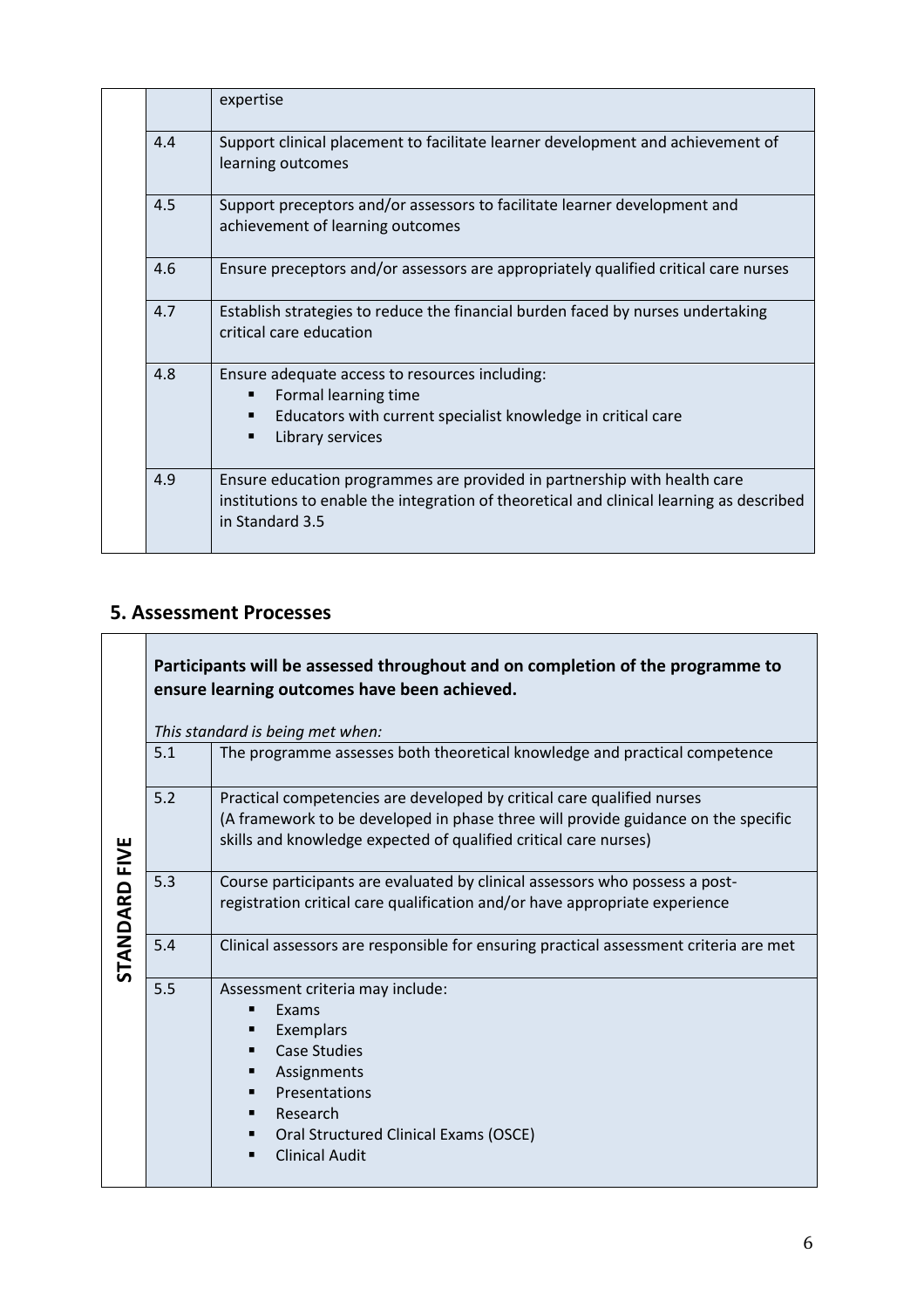|  | 5.6 | The programme includes robust strategies that address issues related to failure and<br>the appeals process                                   |
|--|-----|----------------------------------------------------------------------------------------------------------------------------------------------|
|  | 5.7 | At the end of the programme, the student receives documented evidence of<br>successful completion of the critical care nursing qualification |

#### **6. Quality Monitoring**

|                        | Critical care nursing education courses will be subject to quality monitoring and<br>assurance practices.<br>This standard is being met when: |                                                                                                                                                                                  |
|------------------------|-----------------------------------------------------------------------------------------------------------------------------------------------|----------------------------------------------------------------------------------------------------------------------------------------------------------------------------------|
| SIX<br><b>STANDARD</b> | 6.1                                                                                                                                           | Education providers review and evaluate course outcomes annually                                                                                                                 |
|                        | 6.2                                                                                                                                           | Education providers hold local stakeholder meetings to evaluate course content and<br>to explore and support ongoing workforce development                                       |
|                        | 6.3                                                                                                                                           | Education providers are expected to assess the suitability of the learning<br>environment and ensure appropriate clinical placement of students in order to meet<br>Standard 2.3 |
|                        | 6.4                                                                                                                                           | Feedback is sought from students following completion of their study and is used in<br>the annual course evaluation                                                              |

 $\overline{\phantom{a}}$